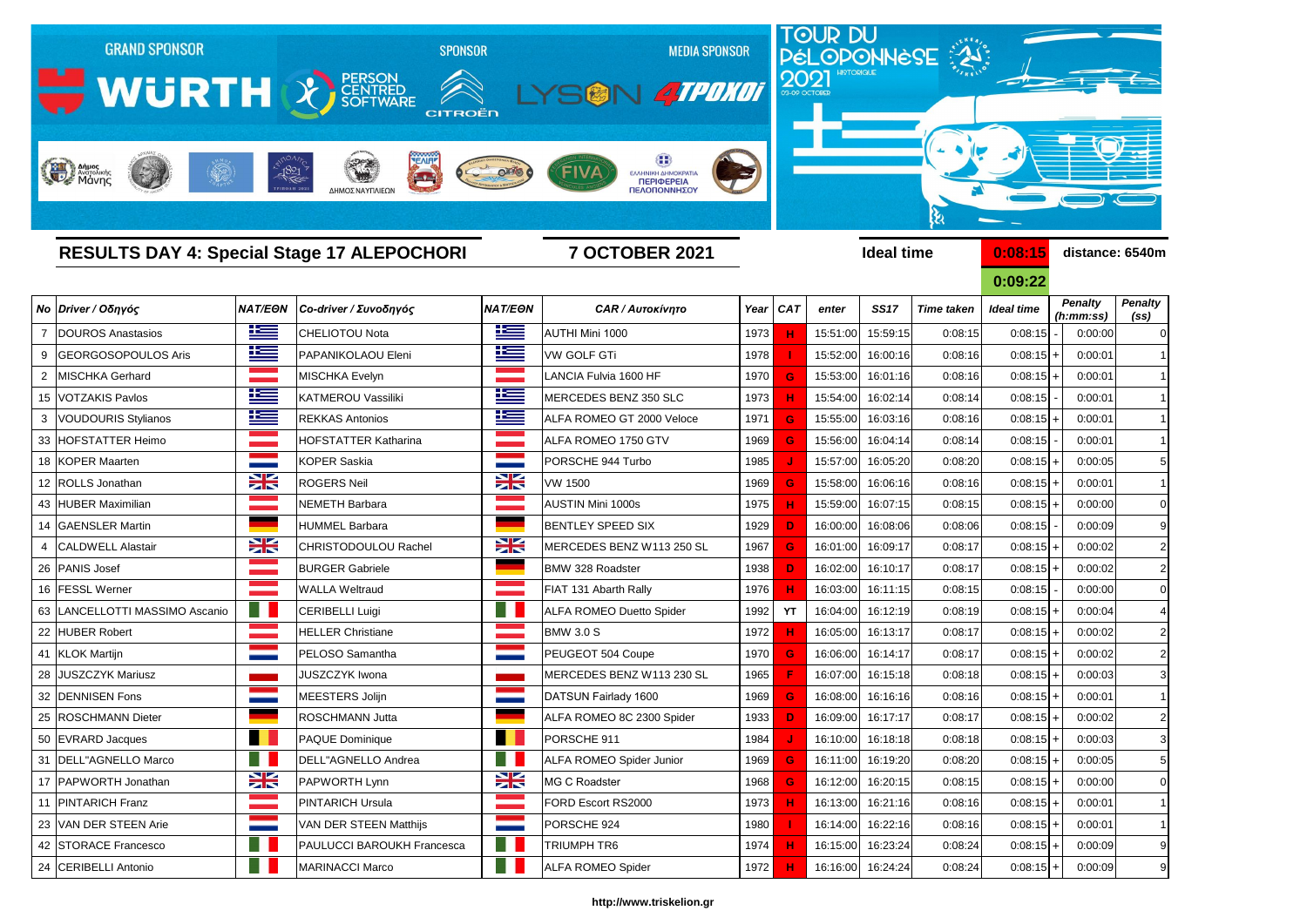

## *Νο Driver / Οδηγός NAT/EΘΝ Co-driver / Συνοδηγός NAT/EΘΝ CAR / Αυτοκίνητο Year CAT enter SS17 Time taken Ideal time* 45 MORAITIS Nikolaos KOKKINOU Vera LADA BA3-2101 1978  **I**  16:17:00 16:25:17 0:08:17 0:08:15 + 0:00:02 2 34 OLSZEWSKI Jerzy **Schelfhout Lieve MERCEDES BENZ W113 280 SL** 1969 **G** 16:18:00 16:26:25 0:08:25 54 GIUSTINI Carlo MIZINA Svetlana ALFA ROMEO Giulietta Spider 1957 **E** 16:19:00 16:28:22 0:09:22 21 KNUCHEL Ulrich KNUCHEL Verena TRIUMPH Dolomite 1977  **I**  16:21:00 16:29:18 0:08:18 0:08:15 + 0:00:03 3 19 BOSMA Jaap BOSMA-MEINSMA Agatha PEUGEOT 404 XC7 1971 <mark> G </mark> 16:22:00 16:30:15 0:08:15 0:08:15 0:08:15 0:00:00 0 60 NOBLE John NOBLE Jean MERCEDES BENZ 280SL 1970 **G** 16:23:00 16:32:28 0:09:28 0:09:22 + 0:00:06 6 58 BEECHENER Richard **BEECHENER Anja** BEECHENER Anja MERCEDES BENZ W113 230 SL 1964 **F** 16:24:00 16:32:18 0:08:18 1 ARVANITIS Nikolaos\* **CHARALAMPAKI Ioanna**\* **AUSTIN Healey 100/4 BN2** 1956 **E** 16:25:00 16:33:18 19:08:18 57 STIPCICH Pierluigi TOMBOLINI Alfredo ALFA ROMEO Giulia Spider 1962  **F**  16:26:00 16:35:29 0:09:29 0:09:22 + 0:00:07 7 61 ADRIAENS Serge BELMANS Danielle PORSCHE 911 1989 |YT |16:27:00 16:35:18 0:08:18 0:08:15 + 0:00:03 3 56 |MOTTIRONI Pierluigi | L |QUINTILIANI Daniela | L |ALFA ROMEO Giulia Sprint | 1962 | F | 16:28:00 | 16:37:25 0:09:25 0:09:22 + | 0:00:03 3 48 WOLHFART Volker LAUTON Karin PORSCHE 911 SC 1980  **I**  16:29:00 16:37:19 0:08:19 0:08:15 + 0:00:04 4 36 |MLCOCH Hansi **STEIDLER Burgi ALFA ROMEO Junior Sport Zagato** | 1970 **G** 16:30:00 | 16:38:12 0:08:12 52 LAGIOS Miltiades **KOUTSIS Ioannis** MERCEDES BENZ W191/170 DS 1953 **E** 16:31:00 16:39:19 0:08:19 47 STEFOU Alexandros **NEWS ALCHAROPOULOS Nikolaos** NEWSAN A10 Violet 1980 **| 1980 | 10:32:00 16:40:26** 0:08:26 51 ZACHOPOULOU-ANTONATOU Christi**na Enterpreneu LANCIA Electropoulou Miranda** Antiena LANCIA Fulvia Coupe 1,3s **1973 | H** 16:33:00 16:41:35 0:08:35 27 LUZI Lucio MAMBRETTI Anna JAGUAR XK120 OTS 1951 **E** 16:34:00 16:42:17 0:08:17 0:08:15 + 0:00:02 2 35 MOSCICKI Artur MOSCICKI Adrian MOSCICKI Adrian MERCEDES BENZ W113 280 SL 1969 **G** 16:35:00 16:43:17 + 0:08:17 55 FILIPOWICZ Tomasz RODEK Joanna Lidia MERCEDES BENZ W121 190 SL 1959 16:36:00 16:44:28 0:08:28 40 BANTZIS Antonios **PARASOTIRIOU Dimosthenis LANCIA Beta Montecarlo LANCIA Beta Montecarlo LANCIA Beta Montecarlo** 39 KEMPE Jim KEMPE Hennie 1971 <mark> G </mark> 16:38:00 16:46:16 0:08:16 0:08:15 + 0:00:01 1 49 OGNEAN Viorel OGNEAN Levana TOYOTA Celica Supra 1982  **J**  16:39:00 16:47:17 0:08:17 0:08:15 + 0:00:02 2 46 KUIPER Remco WANTIA Jordy DATSUN 180B 1978  **I**  16:40:00 16:48:19 0:08:19 0:08:15 + 0:00:04 4 20 FOWLER David BARNICOAT James TRIUMPH Spitfire MKII 1965 <mark> F </mark> 16:41:00 16:49:18 0:08:18 0:08:15 + 0:00:03 3 59 SAMARAS Alexandros SAMARA Alexandra SAMARA Alexandra **SAMARA Alexandra** ROLLS ROYCE SILVER SHADOW 1968 **G** 16:42:00 16:52:21 0:10:21 38 DUPEN Ella **CHRISTODOULOU Sophia** VW Beetle 1300 1971 **G** 16:43:00 16:52:28 0:09:28

| 0:08:15           |                | distance: 6540m             |                                     |
|-------------------|----------------|-----------------------------|-------------------------------------|
| 0:09:22           |                |                             |                                     |
| <b>Ideal time</b> |                | <b>Penalty</b><br>(h:mm:ss) | <b>Penalty</b><br>(s <sub>s</sub> ) |
| 0:08:15           | $\ddot{}$      | 0:00:02                     | 2                                   |
| 0:08:15           | ÷.             | 0:00:10                     | 1 <sub>C</sub>                      |
| 0:09:22           | $\ddot{}$      | 0:00:00                     | C                                   |
| 0:08:15           | $\ddot{}$      | 0:00:03                     | G                                   |
| 0:08:15           | $\blacksquare$ | 0:00:00                     | C                                   |
| 0:09:22           | $\ddot{}$      | 0:00:06                     | б                                   |
| 0:08:15           | $\ddot{}$      | 0:00:03                     | G                                   |
| 0:08:15           | ÷.             | 0:00:03                     | G                                   |
| 0:09:22           | $\ddot{}$      | 0:00:07                     | $\overline{I}$                      |
| 0:08:15           | ÷              | 0:00:03                     | G                                   |
| 0:09:22           | $\ddot{}$      | 0:00:03                     | G                                   |
| 0:08:15           | $\ddot{}$      | 0:00:04                     | 4                                   |
| 0:08:15           | $\frac{1}{2}$  | 0:00:03                     | G                                   |
| 0:08:15           | $\ddot{}$      | 0:00:04                     | 4                                   |
| 0:08:15           | $\ddot{}$      | 0:00:11                     | 11                                  |
| 0:08:15           | ÷.             | 0:00:20                     | 20                                  |
| 0:08:15           | $\ddot{}$      | 0:00:02                     | 2                                   |
| 0:08:15           | $\ddot{}$      | 0:00:02                     | 2                                   |
| 0:08:15           | $\ddot{}$      | 0:00:13                     | 13                                  |
| 0:08:15           |                | 0:00:12                     | 12                                  |
| 0:08:15           | $\ddagger$     | 0:00:01                     | 1                                   |
| 0:08:15           | +              | 0:00:02                     | 2                                   |
| 0:08:15           | $\ddag$        | 0:00:04                     | 4                                   |
| 0:08:15           | $\ddot{}$      | 0:00:03                     | G                                   |
| 0:09:22           | $\ddot{}$      | 0:00:59                     | 59                                  |
| $0:09:22$ +       |                | 0:00:06                     | $\epsilon$                          |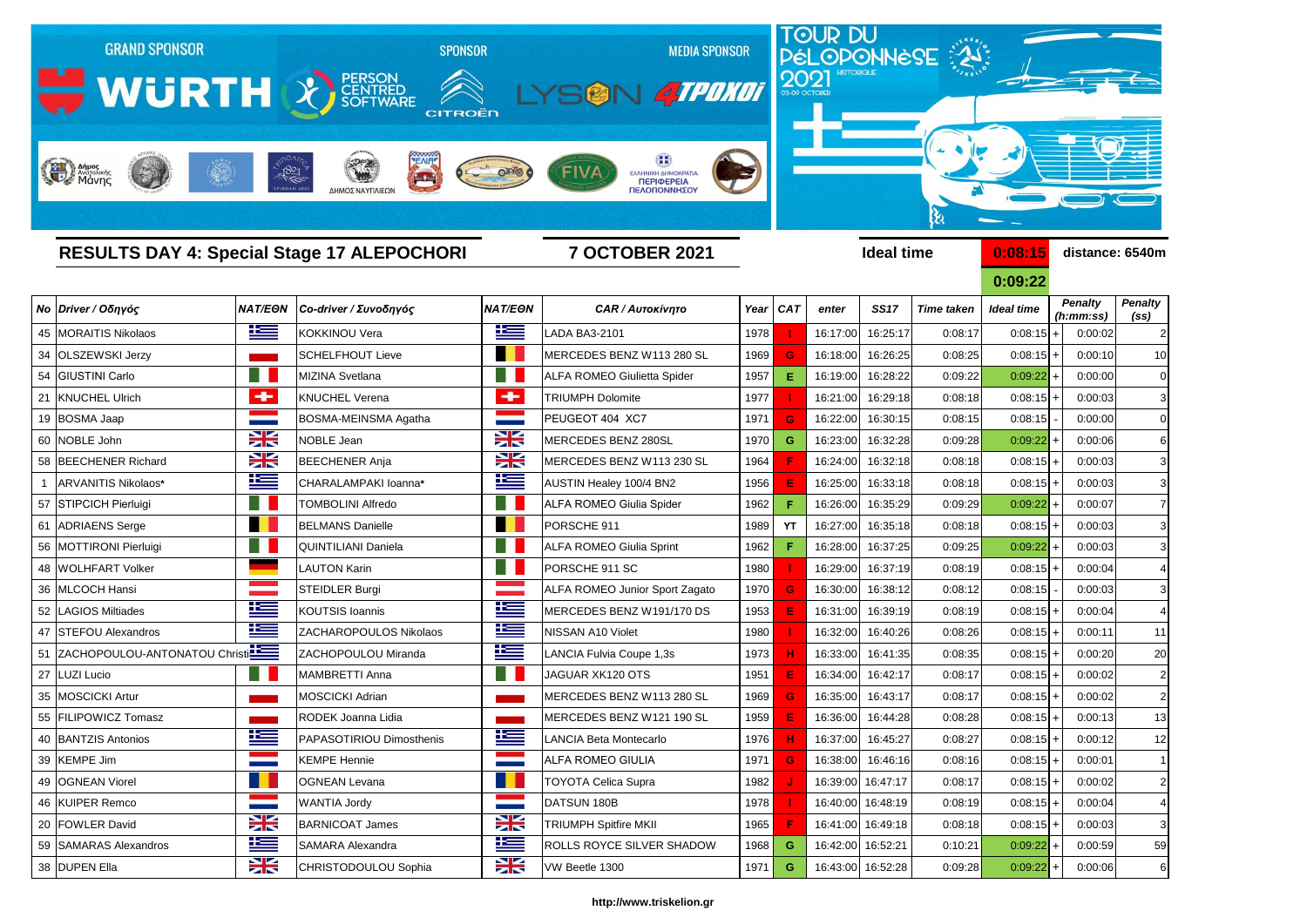

**0:09:22** *Penalty (ss) Penalty (h:mm:ss)*

|                          |                |                               |                |                                   |      |            |       |                   |                   | UIUJIZZ           |                             |                                     |
|--------------------------|----------------|-------------------------------|----------------|-----------------------------------|------|------------|-------|-------------------|-------------------|-------------------|-----------------------------|-------------------------------------|
| Νο Driver / Οδηγός       | <b>NAT/EON</b> | Co-driver / Συνοδηγός         | <b>NAT/EON</b> | <b>CAR / Αυτοκίνητο</b>           | Year | <b>CAT</b> | enter | <b>SS17</b>       | <b>Time taken</b> | <b>Ideal time</b> | <b>Penalty</b><br>(h:mm:ss) | <b>Penalty</b><br>(s <sub>s</sub> ) |
| 44 NIETRZEBA Adam        |                | <b>LYSON Tomasz</b>           |                | <b>BUICK Century Custom Wagon</b> | 1976 | н          |       | 16:44:00 16:52:29 | 0:08:29           | $0:08:15$ +       | 0:00:14                     | 14                                  |
| 8 BUSH Julian            | $\frac{1}{2}$  | <b>PAPWORTH Simon</b>         | $\frac{1}{2}$  | ALFA ROMEO 1750 Spider            | 1971 | G          |       |                   |                   | 0:08:15           | 0:08:15                     | 300                                 |
| 37 MALUSZYNSKA Joanna    |                | DOBANIEWICZ-GRABOWSKA Magdale |                | MERCEDES BENZ W113 280 SL         | 1970 | G          |       | 16:46:00 16:53:17 | 0:07:17           | 0:08:15           | 0:00:58                     | 58                                  |
| 62 SATRAZEMI Maria       | 些              | RALLI Sia                     | 当              | ALFA ROMEO Spider S4              | 1990 | <b>YT</b>  |       | 16:47:00 16:54:01 | 0:07:01           | 0:08:15           | 0:01:14                     | 74                                  |
| 6   KEIJSER Ton**        |                | <b>KEIJSER Mariken</b>        |                | <b>JGA Roadster</b>               | 1958 | E          |       |                   |                   | 0:08:15           | 0:08:15                     | 300                                 |
| 5   VAN ZANTEN Edward**  |                | <b>VAN ZANTEN Mirjam</b>      | <b>STATE</b>   | PEUGEOT 504 Coupe                 | 1972 | н          |       |                   |                   | 0:08:15           | 0:08:15                     | 300                                 |
| 29 POSMYK Jordan         |                | <b>PALUCHOWSKI Pawel</b>      |                | MERCEDES BENZ W113 230 SL         | 1965 | F          |       |                   |                   | 0:08:15           | 0:08:15                     | 30 <sub>C</sub>                     |
| 64 LOUMIDIS Aris         | <u>resp</u>    | LOUMIDI Lena                  | <u>resp</u>    | <b>CORD Phaeton</b>               | 1936 | <b>SV</b>  |       |                   |                   | 0:08:15           | 0:08:15                     | <b>300</b>                          |
| 53 KARIOTIS Ioannis      | <u>is –</u>    | <b>KARIOTI Maria</b>          | <u>k </u>      | <b>DKW 3=6</b>                    | 1960 | E          |       |                   |                   | 0:09:22           | 0:09:22                     | 300                                 |
| 65 SINANOGLOU Athanasios | <u>K </u>      | SANTAMOURI Danae-Sake         | $\pm$          | PORSCHE 356 B s cabriolet         | 1963 | <b>SV</b>  |       |                   |                   | 0:08:15           | 0:08:15                     | <b>300</b>                          |
| 66 INGLESSIS Ioannis     | <u> اکتا</u>   | <b>KAMILARI Anna-Maria</b>    | <u>is </u>     | <b>CHEVROLET Corvette C2</b>      | 1965 | <b>SV</b>  |       |                   |                   | 0:08:15           | 0:08:15                     | 300                                 |
| 81 KASTRINOS Alexandros  | <u>k </u>      | <b>TBA</b>                    | <u>k –</u>     | PAN KAR BEACH BUGGY               | 1967 | <b>SV</b>  |       |                   |                   | 0:08:15           | 0:08:15                     | <b>300</b>                          |
| 67 CHRYSOSPATHIS Ioannis |                | <b>VELONI Anny</b>            | 些              | PORSCHE 911T                      | 1971 | <b>SV</b>  |       |                   |                   | 0:08:15           | 0:08:15                     | 300                                 |
| 68 ARVANITIS Grigoris    | <u>resp</u>    | <b>ARVANITI Foteini</b>       | <u>is </u>     | LANCIA Fulvia Coupe 1,3s          | 1972 | <b>SV</b>  |       |                   |                   | 0:08:15           | 0:08:15                     | <b>300</b>                          |
| 69 NTZOUMANIS Athanasios | <u>iks </u>    | <b>ZACHARIS KONSTANTINOS</b>  | <u>is </u>     | LANCIA Fulvia Coupe 1,3s          | 1973 | <b>SV</b>  |       |                   |                   | 0:08:15           | 0:08:15                     | 300                                 |
| 70 KOTTIS Vasileios      | <u>ik –</u>    | <b>TBA</b>                    | $\mathbf{E}$   | <b>BMW 2002</b>                   | 1974 | <b>SV</b>  |       |                   |                   | 0:08:15           | 0:08:15                     | 300                                 |
| 76 NTOULIAS Andreas      | <u>k </u>      | <b>NTOULIAS Michael</b>       | 些              | FIAT 124 ABARTH                   | 1974 | <b>SV</b>  |       |                   |                   | 0:08:15           | 0:08:15                     | 300                                 |
| 82   DAGRES Athanasios   | 些              | DAGRES Georgios               | 些              | MERCEDES BENZ 220                 | 1974 | <b>SV</b>  |       |                   |                   | 0:08:15           | 0:08:15                     | <b>300</b>                          |
| 71 NIKOLOPOULOU Eleni    | 些              | <b>GEORGILIS Kostis</b>       | 些              | <b>VW 1300</b>                    | 1976 | <b>SV</b>  |       |                   |                   | 0:08:15           | 0:08:15                     | 300                                 |
| 72 MATSOUKIS Petros      | <u>resp</u>    | <b>MALIAKI Maria</b>          | <u>k </u>      | MERCEDES BENZ W123 Coupe          | 1978 | <b>SV</b>  |       |                   |                   | 0:08:15           | 0:08:15                     | <b>300</b>                          |
| 73 KONTOGIORGIS Spyridon | 华兰             | <b>ANDRIOTIS Konstantinos</b> | 些              | FIAT X1/9                         | 1980 | <b>SV</b>  |       |                   |                   | 0:08:15           | 0:08:15                     | 300                                 |
| 74 DESYLAS Spyros        | <u>i i —</u>   | <b>DESYLA Aikaterini</b>      | $\equiv$       | PORSCHE 911T                      | 1980 | <b>SV</b>  |       |                   |                   | $0:08:15$ -       | 0:08:15                     | 300                                 |
| 75 MERTINOS Akis         | <u>is –</u>    | <b>KYPRAIOS Gerasimos</b>     | <u>is </u>     | FORD Fiesta MK1                   | 1981 | SV         |       |                   |                   | 0:08:15           | 0:08:15                     | 30 <sub>C</sub>                     |
| 79 KONSTANTAKOS Georgios | ٢m             | <b>VICKY Zoe</b>              | <u>is </u>     | <b>MATRA MURENA</b>               | 1981 | SV         |       |                   |                   | 0:08:15           | 0:08:15                     | 30 <sub>C</sub>                     |
| 77   PALAIOLOGOS Ioannis | <u> 12 = </u>  | <b>STRANTZALI Maria</b>       | <u>is </u>     | <b>OTUS Excel</b>                 | 1984 | ${\sf SV}$ |       |                   |                   | 0:08:15           | 0:08:15                     | 300                                 |
| 78 ZAFIRAKIS Ioannis     | <u>is a</u>    | <b>PATELIDA Kaliopi</b>       | <u>ik a</u>    | <b>TOYOTA Celica-Supra</b>        | 1984 | SV         |       |                   |                   | $0:08:15$ -       | 0:08:15                     | 30 <sub>C</sub>                     |